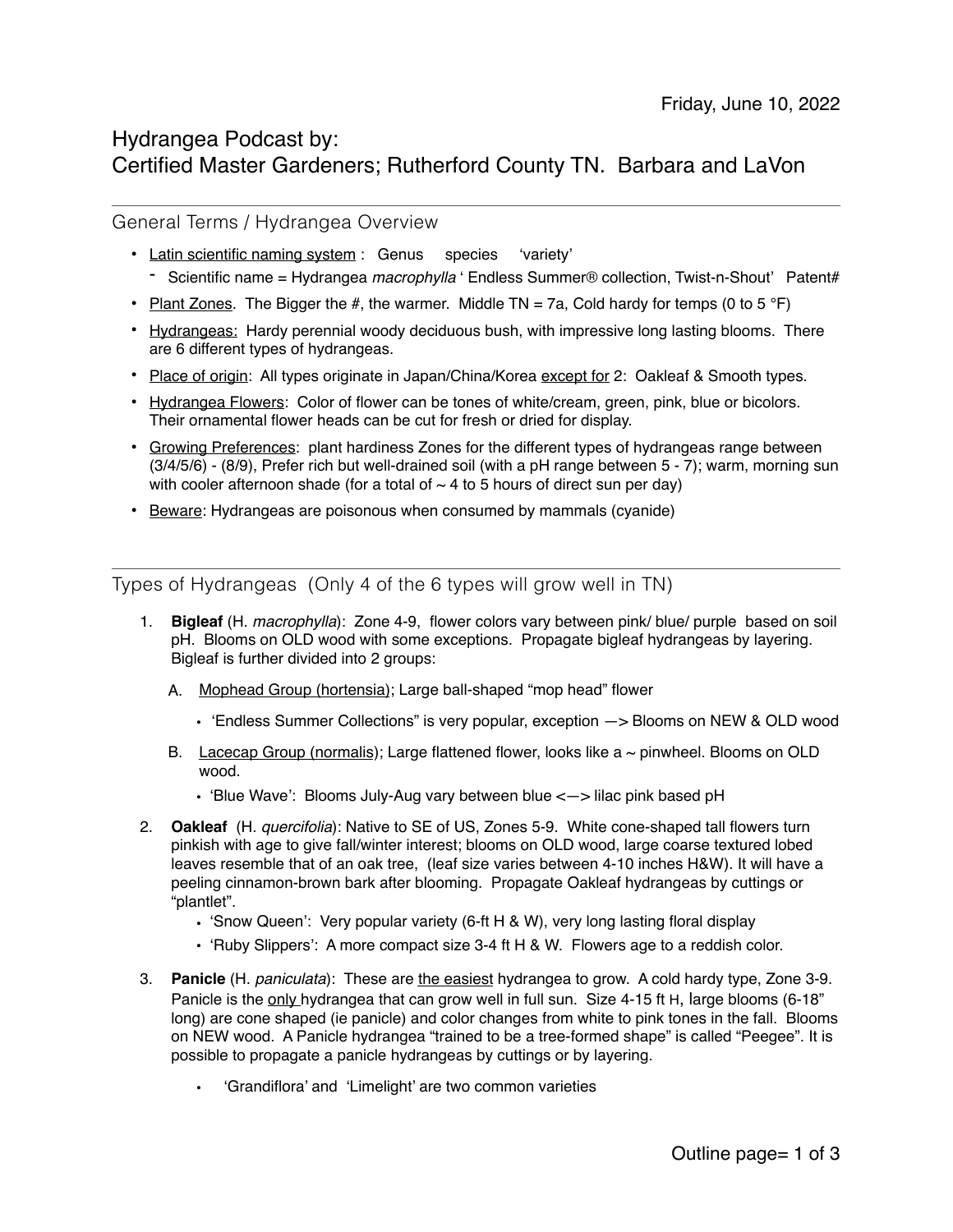- 4. **Smooth** (H. *arborescens*): Native to Eastern US. Another cold hardy type, Zone 3-9. Slender stems support large globe-shaped white flowers that bloom on NEW wood. Smooth types require consistent watering, especially during hot summer. Smooth hydrangeas spread by stolons to form colonies. Can also be propagated by cuttings, layering, or by seed.
	- 'Annabell' : Size 4-6 ft H & W, 12" snow white ball shaped flowers on strong stems.
	- 'Invincibelle Spirit II'. (Proven Winner) Size 4-5 ft H & W, balls of hot pink flowers with rose overtones continuously bloom early summer to fall, rounded habit, sturdy stems.
- 5. **Mountain** (H. *serrata)*: Not common in TN because they struggle in extreme cold and need consistent watering during a dry hot summer. In Japan, amacha tea is made from the sweet leaves of H. *serrata*.
- 6. **Climbing** (H. *anomala)*: The climbing type is not common in TN due to its slow growth rate in our warmer climate. This 30-50 ft woody vine enjoys cool woodlands, steam banks and rocky mountain slopes. This cinnamon bark climber has 6-8" white blooms with a sweet fragrance.

## Planting Hydrangeas

- 1. When to Plant: fall is best, spring is next best, and summer requires a lot of watering.
- 2. Where to Plant: Plant zone, get a soil test (pH), Examine potential sites for: sun light/day, air circulation, landscape considerations (soil drainage, tree roots, drip lines, watering ease, underground utility lines, color coordination)
- 3. How to Plant: Dig a hole diameter size at least 2x wider than container. Add organic matter (peat moss, seasoned compost, purchased soil conditioner…) to amend native soil until drainage is good. If heavy clay is under the hole, dig a larger hole. Carefully remove the hydrangea from its container, gently loosen roots around the outside edge, test the placement of the hydrangea in your prepared hole, add/subtract soil to make sure the root ball rests directly on the soil and the plant is the same ground surface placement as it was in the container. Water thoroughly around the perimeter base. Apply 2-3 inches of mulch around the diameter (but do not put mulch in contact with the stem).

## Maintenance Hydrangeas

- 1. Fails to Bloom: may be too much shade, winter cold injury to early buds, or pruning errors
- 2. Pruning: Always remove sick, damaged, or dead branches.
	- Prune repeat bloomers at any time.
	- Prune varieties that bloom on NEW wood (fresh growth of current season) in late winter or early spring. Hard prune only to control the size of the bush.
	- Prune hydrangeas that bloom on **OLD wood** (last years growth) immediately after they finish flowering.
- 3. Potential pests and disease: aphids, mildew, dark spots on leaves, … Best to avoid problems by watering around the base of the Hydrangea (not on top), avoid overhanging "drips" from trees/ buildings, and provide good air circulation.
- 4. Fertilizer:
	- 3-major nutrients: **NPK,** stands for "Nitrogen, Phosphorus, and Potassium".
		- —> TIP: **N** green on top **P p**retty flowers/fruit **K** "ao**k**" quality & health